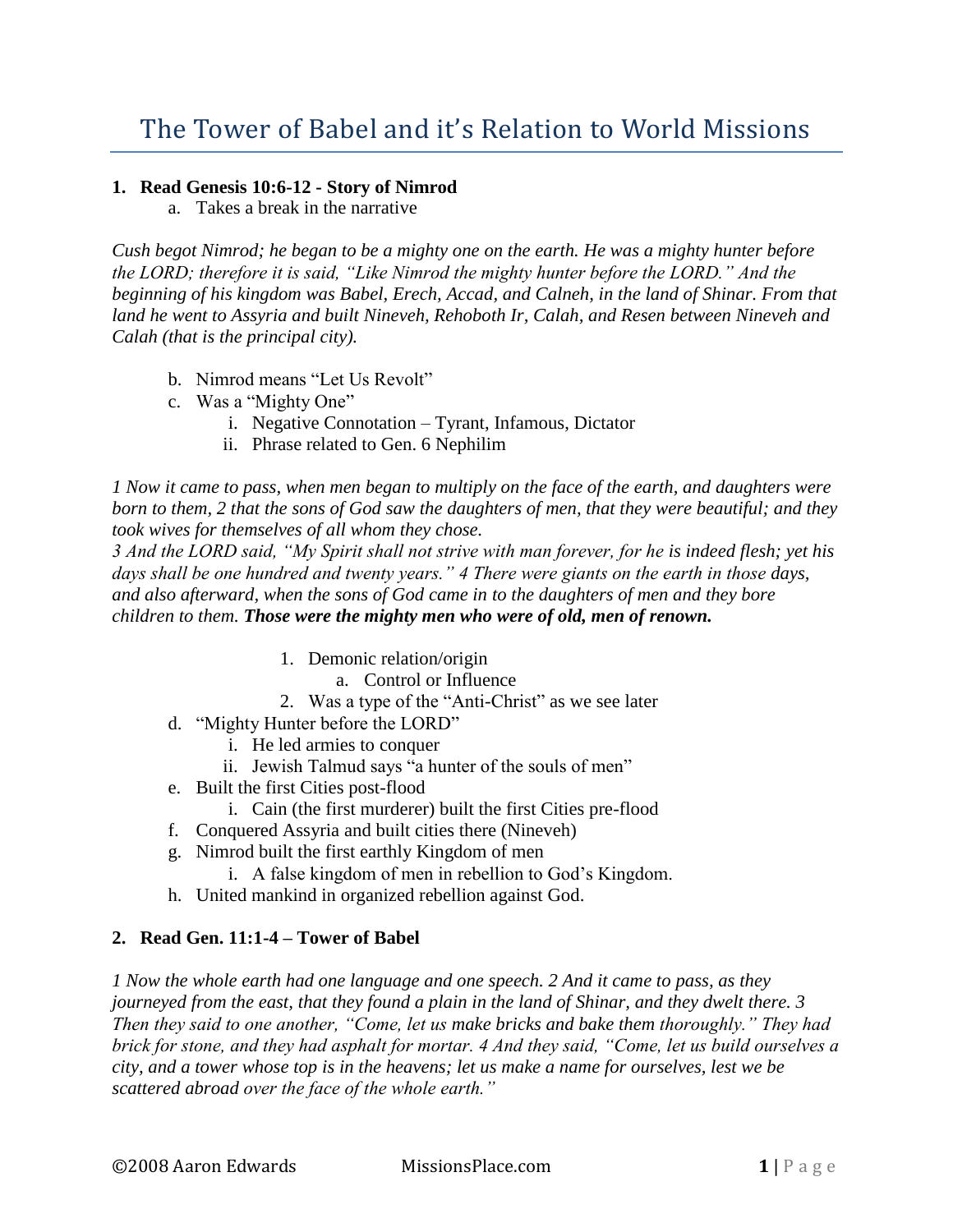- a. To unite the earth Nimrod addressed people's needs
	- i. Physical Cities and Kingdom = networks of Commerce and government
	- ii. Emotional Cities provided companionship and eased Loneliness
	- iii. Spiritual The Tower
- b. The Tower was religious
	- i. Babel means "The Gate of God":
		- 1. Baa  $=$  Gate
		- 2.  $El = God$
	- ii. Also comes from "Balal" = "Confusion"
- c. Nimrod was the "Father of Religion"
	- i. Realized that man needed God
		- 1. Godless movements never last long too barren and morally lacking
	- ii. Created a new Religion
		- 1. Probably a very close perversion of the truth.
			- a. Only a few hundred years after the flood Noah was still alive
				- i. Had to be palatable (People could convince themselves they were serving/worshipping God)
			- b. Made their own god to suit themselves
			- c. The Devil perverts everything God makes
	- iii. Used it to Unite the people in Rebellion to God
	- iv. Beginning of Astrology
		- 1. A tower with it's top in the "Heavens"
			- a. Zodiac on Ziggurats
		- 2. Astrology originated in Babylon
		- 3. Perversion of God's message
			- a. Signs of zodiac and meanings may have been a revelation of God's plan of Redemption
				- i. Psalm 19:1-6 "The heavens declare the Glory of God"
				- ii. Josephus said that God gave the meanings to the sons of Seth.
	- v. Beginning of World Religions & Idolatry
		- 1. After Nimrod's death he became deified as the god "Marduk"
			- a. This is the origin of Baal whom the Israelites worshipped
		- 2. Mystery Babylon Religion
			- a. Many legends say that Nimrod had a wife named Semiramis, who had a virgin birth.
				- i. She birthed the gods associated with Nimrod
				- ii. This was the beginning of the Mother and Child cult, or Divine Feminine
			- b. This idea has been passed down through many religions
				- i. Jeremiah 13:18 The Israelites worshipped the "Heavenly Queen"
				- ii. Osiris and Isis in Egypt
				- iii. Venus to the Greeks
				- iv. Diana of Ephesus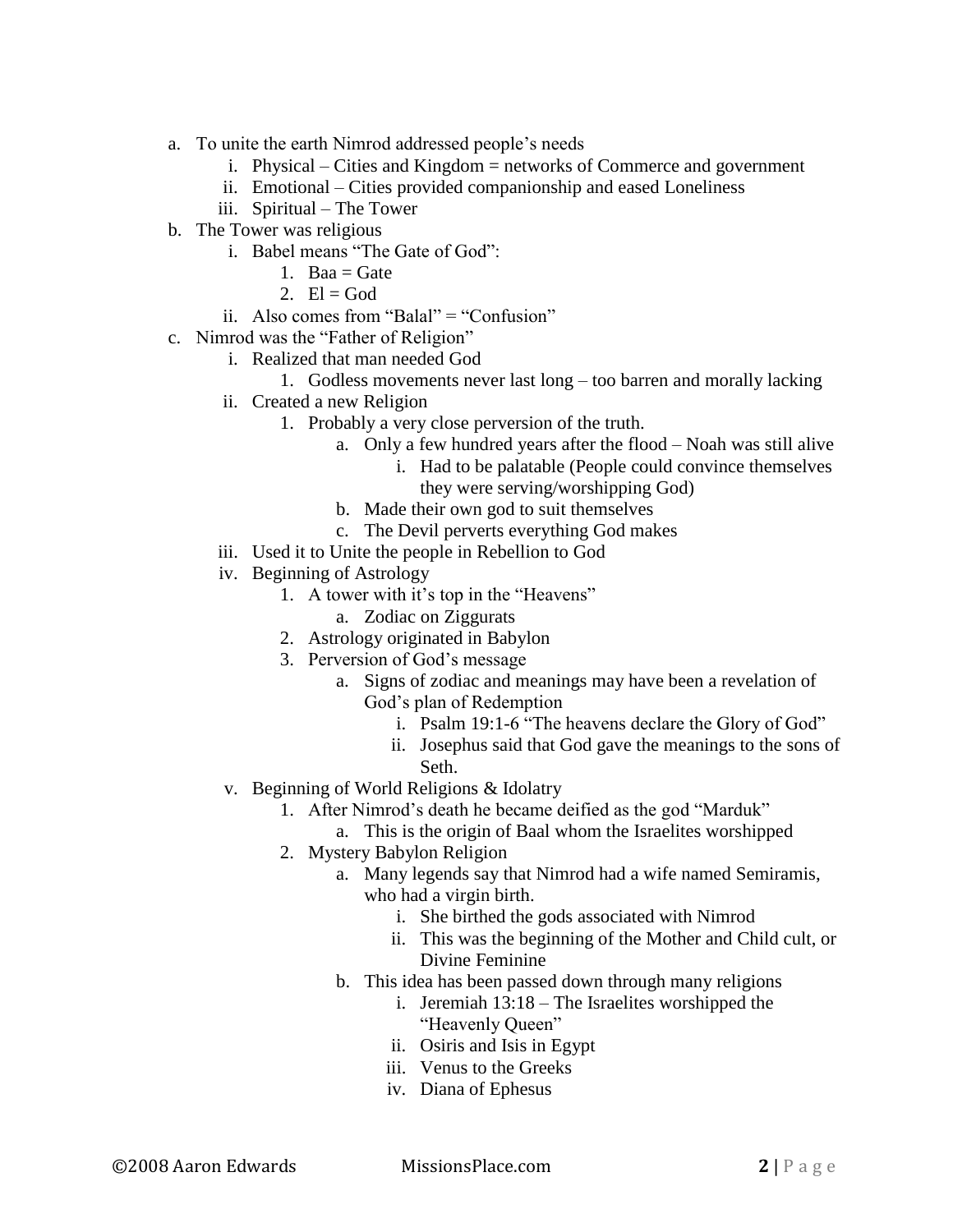- v. Devaki and Krishna to Hindus
- vi. Shing Moo in China
- vii. Even the worship of Mary and Jesus as Co-redeemers. Mary the "Queen of Heaven".
- vi. The Bible makes it clear that Babylon was the source of all idolatry and wickedness in the world. Rev. 17:5

*3 So he carried me away in the Spirit into the wilderness. And I saw a woman sitting on a scarlet beast which was full of names of blasphemy, having seven heads and ten horns. 4 The woman was arrayed in purple and scarlet, and adorned with gold and precious stones and pearls, having in her hand a golden cup full of abominations and the filthiness of her fornication.[\[a\]](http://www.biblegateway.com/passage/?search=Rev.%2017:2-8;Gen.%209:1;&version=50;#fen-NKJV-30974a#fen-NKJV-30974a) 5 And on her forehead a name was written: MYSTERY, BABYLON THE GREAT, THE MOTHER OF HARLOTS AND OF THE ABOMINATIONS OF THE EARTH.*

- d. Trying to reach/relate to God
	- i. The tower symbolized the yearning to reach God
	- ii. You can see this manifested throughout the world
		- 1. Pyramids
		- 2. Temples
		- 3. High Places Ezekiel 16:24
		- 4. Mosques
		- 5. Skyscrapers to make a name
		- 6. Cathedrals
		- 7. Steeples

*1 Now the whole earth had one language and one speech. 2 And it came to pass, as they journeyed from the east, that they found a plain in the land of Shinar, and they dwelt there. 3 Then they said to one another, "Come, let us make bricks and bake them thoroughly." They had brick for stone, and they had asphalt for mortar. 4 And they said, "Come, let us build ourselves a city, and a tower whose top is in the heavens; let us make a name for ourselves, lest we be scattered abroad over the face of the whole earth."* 

- e. Pride and Humanism & the "Spirit of Religion"
	- i. "Let us make a name for ourselves" Gen. 11:4
	- ii. This is a natural urge of man, trying to find identity and meaning through human achievement
		- 1. Look at the 7 wonders of the world
		- 2. Tallest buildings, A-bomb, Space travel
	- iii. Look how buildings are dedicated to men Plaque
- f. Building up instead of out
	- i. Command to Adam  $& Noah Gen. 1:28$ , Gen. 9:1

*1:28 Then God blessed them, and God said to them, "Be fruitful and multiply; fill the earth and subdue it; have dominion over the fish of the sea, over the birds of the air, and over every living thing that moves on the earth."* 

*9:1 So God blessed Noah and his sons, and said to them: "Be fruitful and multiply, and fill the earth.*

## 1. Purpose of the blessing

ii. Nimrod united humanity in direct rebellion to this command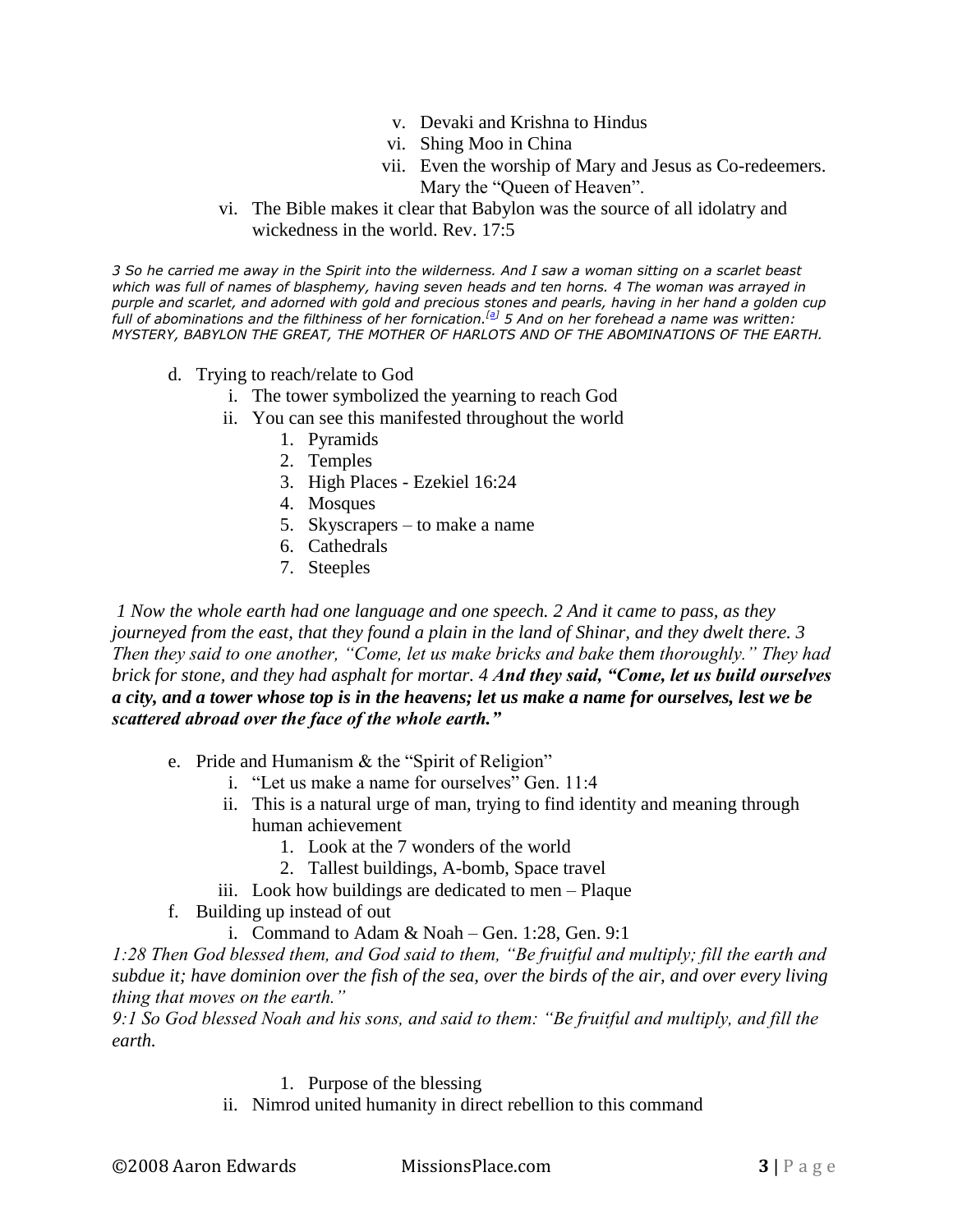- iii. Mixing God and Pride together
	- 1. The essence of Religion
		- a. Gaining earthly honor/power/prestige through religious Authority
		- b. The way man attempts to share the glory of God
			- i. Using God for man's glory
			- ii. Making God available to us
	- 2. You can see this in Christian churches
		- a. Building projects
		- b. Programs/In-reaches

## **3. God's Response - Judgment of God on Babel - Gen. 11:5 – 9**

*5 But the LORD came down to see the city and the tower which the sons of men had built. 6 And the LORD said, "Indeed the people are one and they all have one language, and this is what they begin to do; now nothing that they propose to do will be withheld from them. 7 Come, let Us go down and there confuse their language, that they may not understand one another's speech." 8 So the LORD scattered them abroad from there over the face of all the earth, and they ceased building the city. 9 Therefore its name is called Babel, because there the LORD confused the*  language of all the earth; and from there the LORD scattered them abroad over the face of all *the earth.*

- a. "And the LORD came down" 11:5
	- i. Not literal God knows all
	- ii. Meant to show how puny it was
		- 1. Look from above example
	- iii. All achievements of man are this way
		- 1. Religions
		- 2. Church buildings
		- 3. Scientific Achievements
- b. "Nothing they propose to do" 11:6
	- i. Nimrod created a unified force for evil, bringing the world under the dominion of the devil.
	- ii. Wickedness was growing exponentially
		- 1. Before flood 1656 years
		- 2. Before Babel a few hundred
	- iii. There is great power in unity Deut. 32:30 One could chase a thousand…
		- 1. What would happen if the Church united to obey the Great Commission
- c. God scattered them through language 11:7-9
	- i. It broke the unified religion
		- 1. Different idols, gods, and religions
		- 2. This one religion is reinstituted by the anti-Christ in Rev. 17:3-5 a. That is why Nimrod is a first Anti-Christ
		- 3. Brought division in Satan's works
			- a. Religions competing and fighting each other.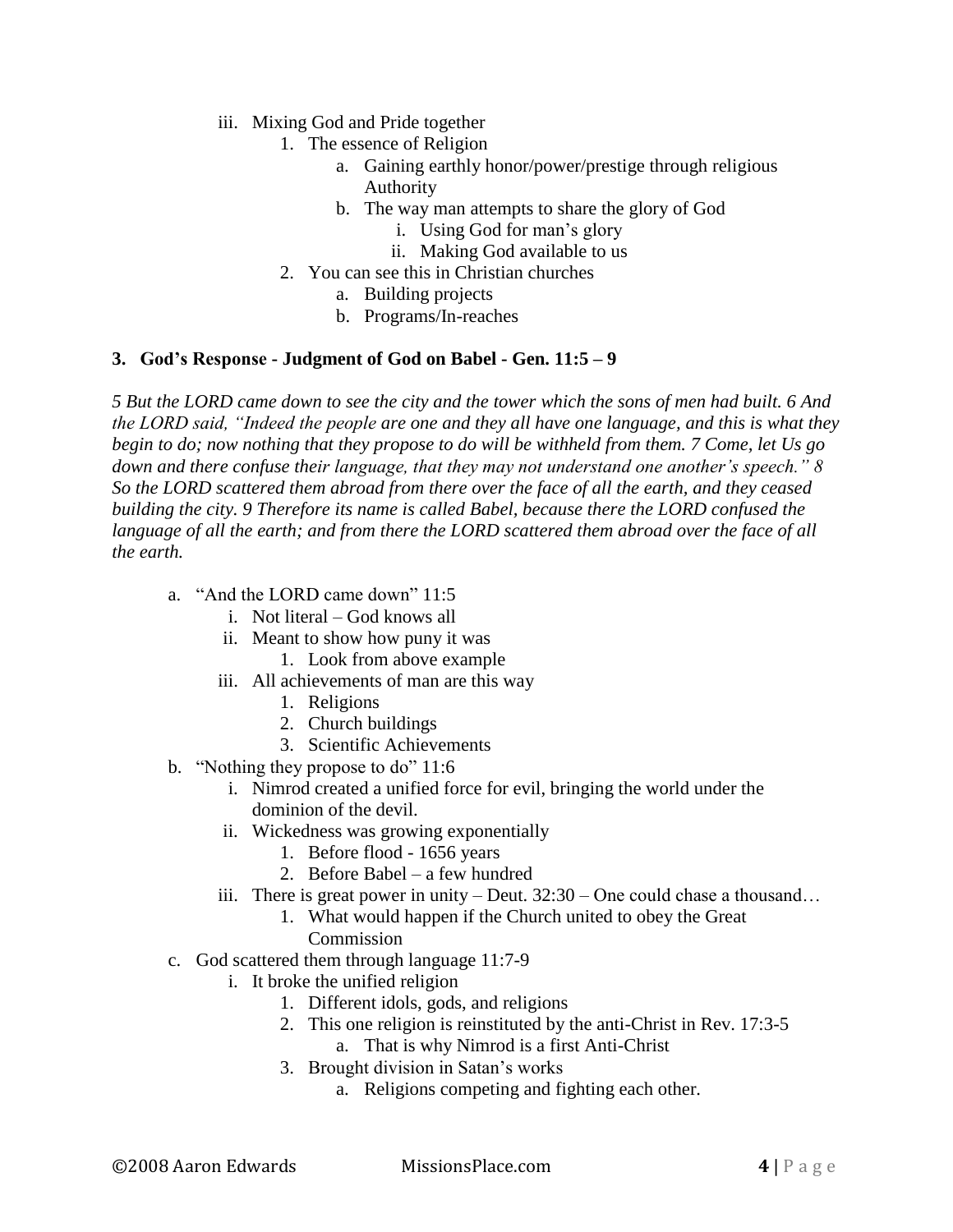- ii. Slowed the spread of wickedness
	- 1. Different cultures and isolation have helped to preserve mankind long enough for the fulfillment of the Great Commission.
- iii. Forced the fulfillment of His command to "fill the earth"
	- 1. God's plan (Great Commission) will always be accomplished
	- 2. The creation of "Ethne" or People Groups
		- a. 70 families = 70 first Ethne/Languages
		- b. Today 13,000 16,000 peoples
		- c. This was the foundation for the Great Commission
			- i. Go ye therefore, and make disciples of all the nations (Ethne)
			- ii. Rev. 7:9-10 every tribe and tongue
		- d. Example of the Bonda
			- i. Austro-Asiatic
				- 1. Only a small handful of India peoples share this lineage
			- ii. Descendants of Noah>Ham>Canaan (Cursed to be the slave of Shem & Japheth)
			- iii. Most India peoples are descendants of Noah>Japheth>Madai
				- 1. Dravidian Tamil
				- 2. Indo-European Hindi, Punjabi, Oriya
	- 3. The result of Building Up instead of Out
		- a. Diaspora
			- i. Israelites had pride
			- ii. Worshipped idols instead of being a unique light to the nations
		- b. Church of Acts at Jerusalem
			- i. Told to wait for the Spirit, and then go to all the world.
			- ii. They stayed in Jerusalem
			- iii. God brought persecution through Saul
		- c. Churches today
			- i. Building projects/Programs
				- 1. Priority on themselves
				- 2. Opposition to God's command
				- 3. "A church that is not sending and supporting missionaries is seriously quenching the Spirit of God, who is the Lord of the harvest. It is a costly and finely appointed vehicle without an engine. A local church of whatever personality, without significant outreach, should question whether or not she should continue to exist." - Jim Sutherland
				- 4. One-tenth of one percent (ten cents per hundred dollars) of all Christian income went to global foreign missions, estimates David Barrett in his